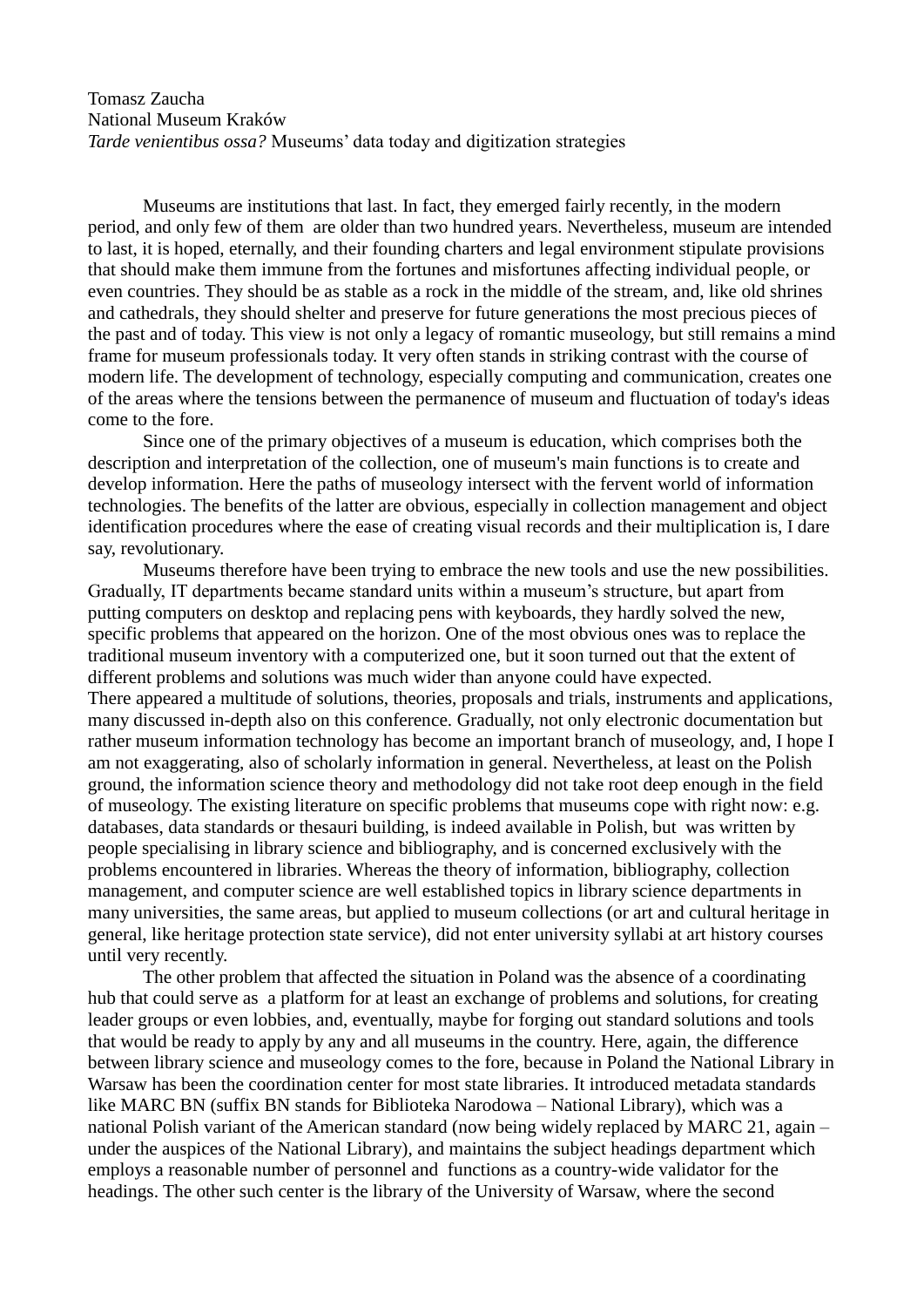widespread subject heading authority is created (KABA, based on the French RAMEAU).

The efforts of libraries stand in stark contrast to those of the museums that tried to cope with such problems, but usually did it on their own; a group of tree museums on the Baltic coast that created their common thesaurus is a singular exception to the rule. Moreover, there are only few institutions that tried to keep pace with the current of museum information science, not only by observing the new developments, but sometimes possibly also applying them. A handful of museums have tried to accommodate to the internationally recognized metadata schemas, like Spectrum, and Categories for Description for Works of Art. There have been three attempts at creating unified thesauri for collection description and categorization (the above-mentioned museums of the Baltic region: National Museum in Gdansk, National Maritime Museum and Castle in Malbork (Marienburg)  $(2013)^1$ , National Museum in Krakow (2000), and Art History Institute of the University of Wroclaw<sup>2</sup> – the last of the thesauri was not applied in any museum). Then, (since 2009) there has been a growing number of museums that present their collections on-line (the hitherto greatest collection exceeds 90,000 items, accompanied by more than 40,000 digital photographs). Unfortunately some of these projects aim rather at creating playful and impressive portals that employ animation, virtual visiting, costly 3D models, and the like, than at extensive digitization of the museums' vast assets. Nevertheless, the museums that had planned to enter the digital world, as a rule, simply used to buy (and still do) one of a few (usually one of two) softwares written in Polish –essentially created in the 1990s– and sometimes customize them as they seem convenient for their own purposes, and their employees start to type, creating all data from scrap. Such a database is then used mainly for creating a digital mirror of the analogous documentation, and, consequently, for the collection management: storage, loans, internal queries, digital photography archives.

Multiple reasons have contributed to this state of affairs. Clearly, finances are always a factor. Museums usually have more important expenditures than state-of-the-art computer equipment. With their specialised needs and reduced means, museums do not make a good customer for application development companies; what is more, the market is limited and shallow. And museums can hardly compete with business companies in hiring highly qualified computer specialists.

The human factor, which is often neglected at various enterprises, seems to be one of the most significant here, and what we mean here is not only IT professionals but rather the museum people: the management and curatorial staff: those who make decisions, and those who create data. There is also usually a small, but pivotal group of curators or registrars that have been assigned the role of digitization supervisors or coordinators. Registrars are usually charged with this task because in Polish museums, a registrar is a person who oversees not only the collection management, but the museum documentation in the first place. As for others, they are usually recruited from junior staff, on the simple premise that young people are good at computers in general. That is usually true, and they are committed people, but their placement does not give them much opportunity to influence management and senior curators. All this, paired with a limited possibility of training in the field of museum informatics, results in the fact that the equivalent of a "system librarian" - position that appeared in Polish libraries as early as in the 1990s, is absent from museum terminology – and life.

Some museums, as a rule – big museums –fare better than others, for obvious reasons: they employ better qualified personnel, they are more successful at making contacts (also international ones), participating in important projects, updating hardware and software, and at providing development opportunities (e.g. the acquisition of the most recent literature). Last but not least, their large collections pose more problems, which raises the level of awareness of the extent and diversity of issues that museum informatics is concerned with.

The museum digitization in Poland, as I have presented it here, paints a rather gloomy picture. We are late, and the problem is whether we can adjust our development to what is being currently done at the international level, whether we would be able to create and apply solutions

1

<sup>1</sup> http://www.nmm.pl/upload/Files/cke/Digizaurus\_material\_1.0.pdf

<sup>2</sup> http://historiasztuki.uni.wroc.pl/tezaurus.html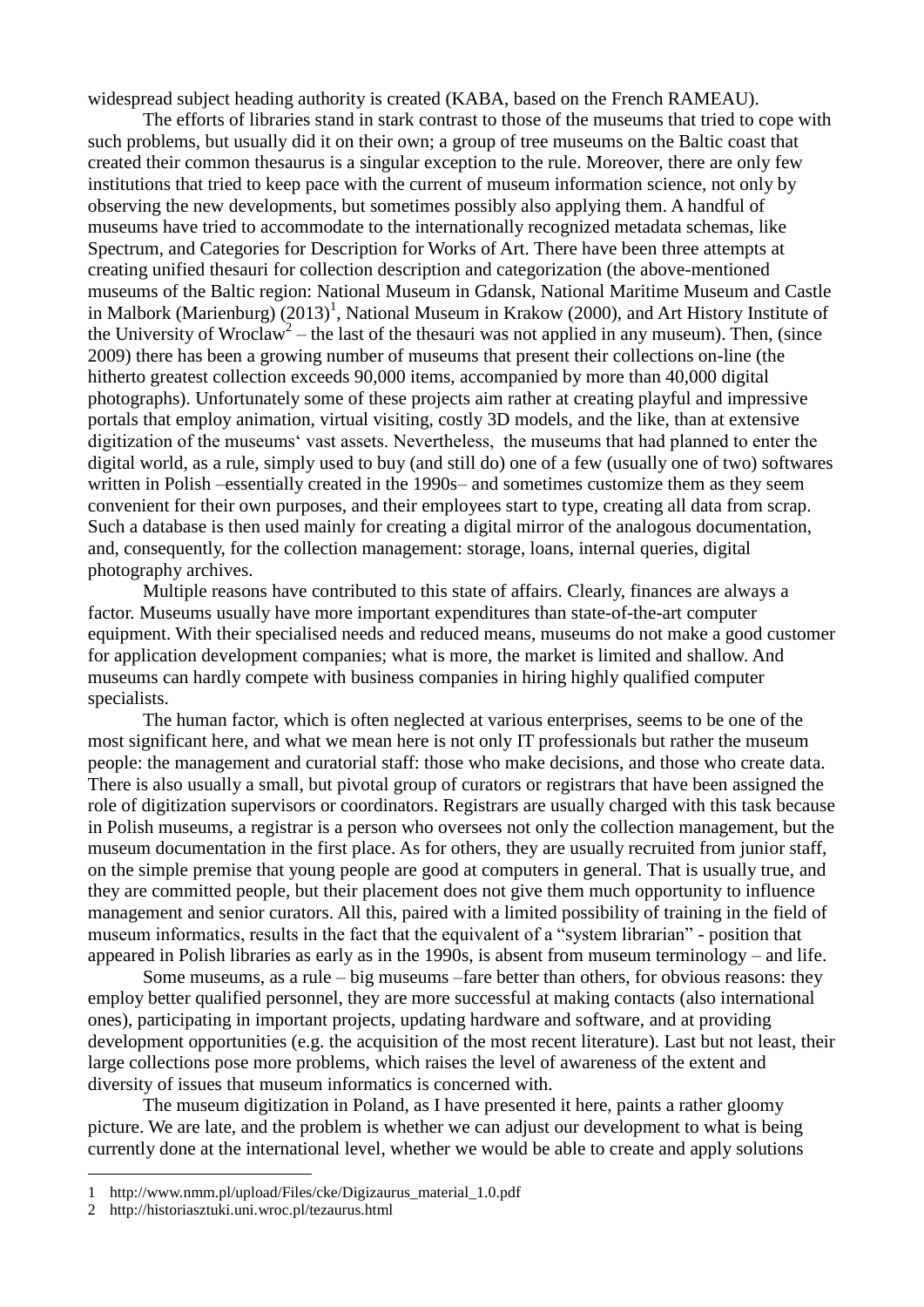equivalent to those we know from elsewhere, at least such basic ones as a standarized metadata sets. Yet the picture is not altogether dark. Decent solutions appear here and there. Moreover, not long ago the Ministry of Culture and Heritage established the National Museology Institute in Warsaw, an institution that– among other things – acts as a competence center for the digitization in museums. The institute is a body that, hopefully, will be able to coordinate the efforts of museums, and, what seems vital, it has already developed a training program for museum professionals, aimed both at theoretical and practical issues in museum informatics, and, specifically, the digitization of assets. The appearance of museum informatics at university courses, and the growing consciousness among the management and senior staff are good perspectives for a change in due time.

But still, the impression of delay remains when we look at the data and compare it what has been done, and what should be done. It is estimated that ca 120 museums in the Lesser Poland region possess roughly 4 million items. The National Museum in Krakow (together with the Czartoryski collection) which is the greatest in the region administers ca 800,000, of which 380,000 are in the system, and  $90,000$  have been published on-line<sup>3</sup>. I have not been able to acquire information how much data the other museums in the region have in their databases, but the estimated number of their holdings published on-line certainly does not exceed  $100,000<sup>4</sup>$ . In the light of these numbers it is clear that the more technologically advanced bigger museums, do not create majority of data. The majority of items are dispersed among smaller, or quite little institutions.

If we make an assumption that the main aim of digitization is to give full access to museum collection, then we must admit that, notwithstanding all theoretical issues and software and hardware problems, it is the data input that is the main factor in building long-term digitization strategies. And since digitization means not only – as many still believe – creating digital image of an item, but also (and in my opinion in the first place) creating digital metadata, or simply: a keyedin description, the latter action must be taken seriously into account. The first and most important factor is time. Creating such a vast amount of data will take years, which in terms of technology development means eons. The applications we use now will soon be history, and the hardware will be long recycled. It is quite probable that within years also metadata standards or resources and structures like thesauri or ontologies will be outdated or replaced by newer and more advanced ones. All this means that the pursuit of the most recent solutions, and following the newest developments must be prudent, and only well-grounded and best established systems should be introduced. This means also that the theory of museum informatics must not prevail over the knowledge of one's discipline, whether art history or archaeology or ethnology etc., and in many cases the experience resulting from research may get a priority. This is good news for museum professionals who do not have much, or even any, experience in the field of digital museum documentation. We may reassure them that they do not have to know much about, e.g. Conceptual Reference Model, in order to be able to create valuable data. The other important factor is that nowadays we are in possession of far more numerous instruments, several satisfactory free applications, and data standardization favors open solutions. There is little risk that data once created will be irretrievable on later stages, or cannot be migrated; the opposite is true: data created even with the simplest methods, e.g. recorded in a table in OpenOffice Writer, can be surely – sooner or later – imported into a collection management system or transformed onto CRM. Surely, museums would rather choose a ready-made application, one that runs collection management; nevertheless it is worthwhile to realize that such proprietary software is usually illadapted to data re-use, export or migration (except for the upgrades).

This attitude – data first – seems to be most advisable. Nevertheless, before we encourage curators to start working, some essential caveats must be clearly articulated. Any data, from any stage, will be eventually used in advanced applications, both in collection management systems and in on-line databases, therefore their form must enable further conversions. Whether we set up an

<u>.</u>

<sup>3</sup> [www.katalog.muzeum.krakow.pl](http://www.katalog.muzeum.krakow.pl/)

<sup>4</sup> Under auspices of the National Museum in Krakow, the first Polish aggregation catalogue of museum collections was published in 2014: [www.kultura.malopolska.pl](http://www.kultura.malopolska.pl/)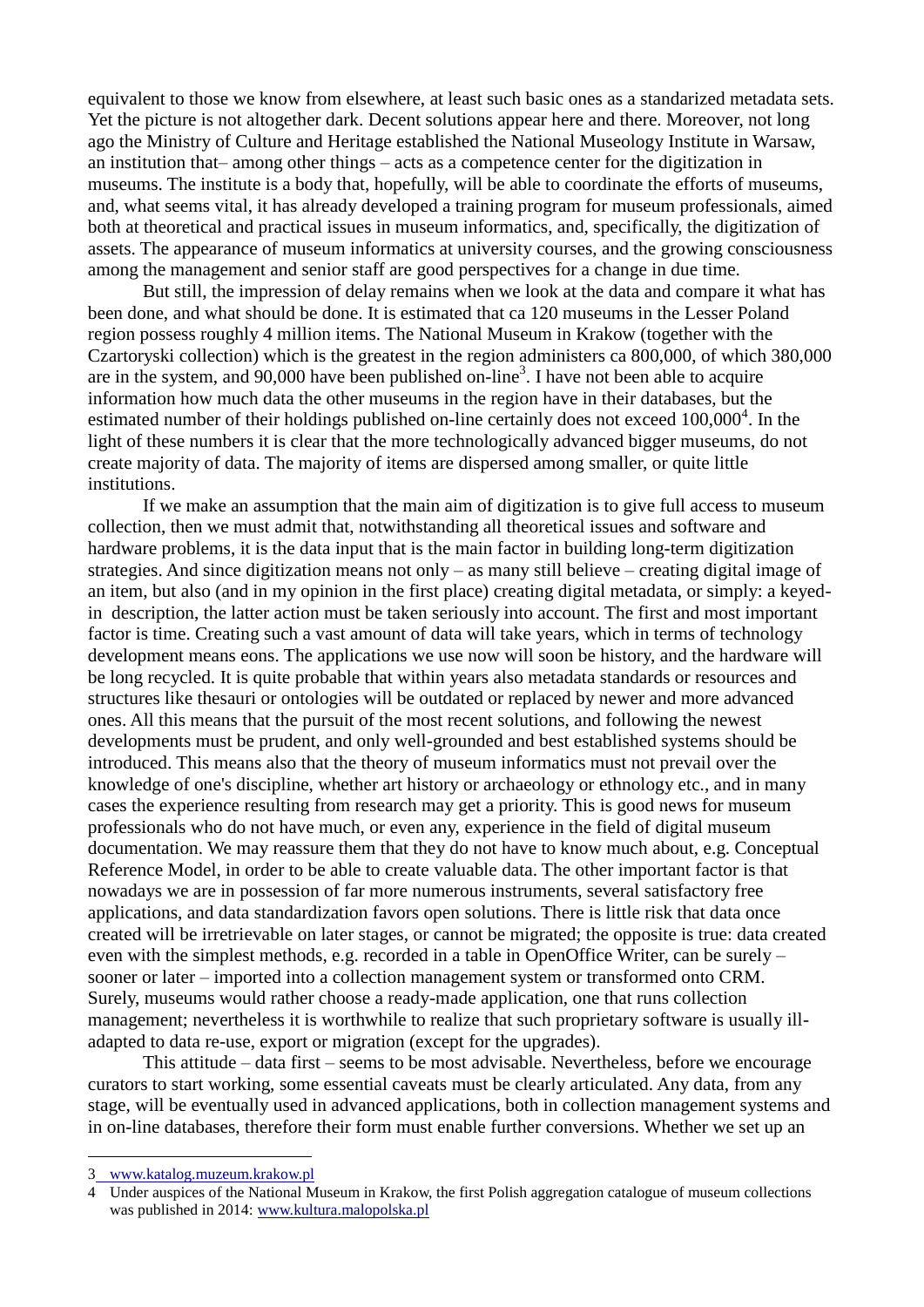interim tool or customize any more advanced application, 'granulation' is the keyword. This simply means that data must be chunked into the smallest possible pieces so that each of them can be processed separately.

The second imperative is consistency on any possible level: personal, departmental, organizational: each piece and type of information should be recorded in the same shape. Fortunately, in case of unavoidable inconsistencies, distortions and errors, the modern search algorithms are a factor of indulgence. The failure to apply appropriate granulation may be usually repaired only by tedious human work.

Keeping the above in mind we would like to repeat that the sound knowledge of one's particular discipline must be applied in any case. In simple terms this means that when we want to create an entry e.g. on stained glass windows, we should follow the *Corpus Vitrearum*, or when old prints are being digitized then the recent editions of Bartsch and of Hollstein will provide exemplary solutions. The way the information is formulated as well as the type and extent of the information provided should be chosen carefully, especially when using predefined structures of museum databases: the fields labels are often false friends. The character of the content should therefore be a subject of deliberation, and of discussion among users. Those should lead eventually to setting cataloguing rules, which is not an easy task, and cannot be done in a short time. Of all the aspects of museum data standardization, it is the data value standards, and not the structural ones, that seem be more important, but they are more difficult to compose. Whereas in libraries the data value standardization is already highly developed, there is only one museum in Poland that has managed to draw up a cataloguing handbook for its personnel.

It is worth stressing that such rules encompass many types of data, and cover more issues than controlled vocabularies do. Building such a vocabulary, and, especially, building a thesaurus, may be a contestable task of structuring the knowledge. This aspect reveals itself clearly when multilingual instruments are in question, since concepts do not necessarily match. But then the thesauri in the process of day-to-day data input do not serve as knowledge structures, but rather as a simple accumulation of terminology. Fortunately, nowadays there is a number of auxiliary tools; in most cases they need not to be implemented into a museum's system to be used for clarifying terminology and sustain consistency.

The important issue is the source of data. The analogue museum documentation, sometimes reaching many years back, can in many cases be still useful, since in the humanities the knowledge, not only the established facts, but also their interpretations, often retain validity for long periods of time. This may mean that digitization of the collection data may be carried out with the help of typists, not curators. Nevertheless one must be aware of the duality of data, and should discern between identification, with elements like dimensions, technique, and basic photograph playing the leading role, and research information, where e.g. date, attribution, place of origin, are the most important data. Because of the usually great size of collections both types of data cannot be updated constantly. This is a good strategy when we use the data purely for documentary purposes. Anyway, changes in a book inventory cannot be made freely and all the data are regarded correct as long as they enable us to identify the object without doubt. But the usage of the same data for publication purpose may be considered dubious by many. In this view, the instant on-line access to the collection information means access to up-to-date information, which is not necessarily true. Here digitization helps to distinguish between a mere accumulation of facts, and the research proper. In the nearest future, as digital data grow older, there will appear a need to draw necessary distinction lines, that are so clear in print: anyone can tell a simplified inventory from catalogue raisonné or early editions from the newest ones.

When speaking of museum data, and digitization one must not forget of digital visual documentation. In some common concepts of digitization, digital photography or scanning, plays the leading role, and is even essentially regarded as the sole purpose of all action (which is not a correct view). Here the situation is more than simple: although the state-of-the art photographic documentation is most welcome, then any photograph is better than none.